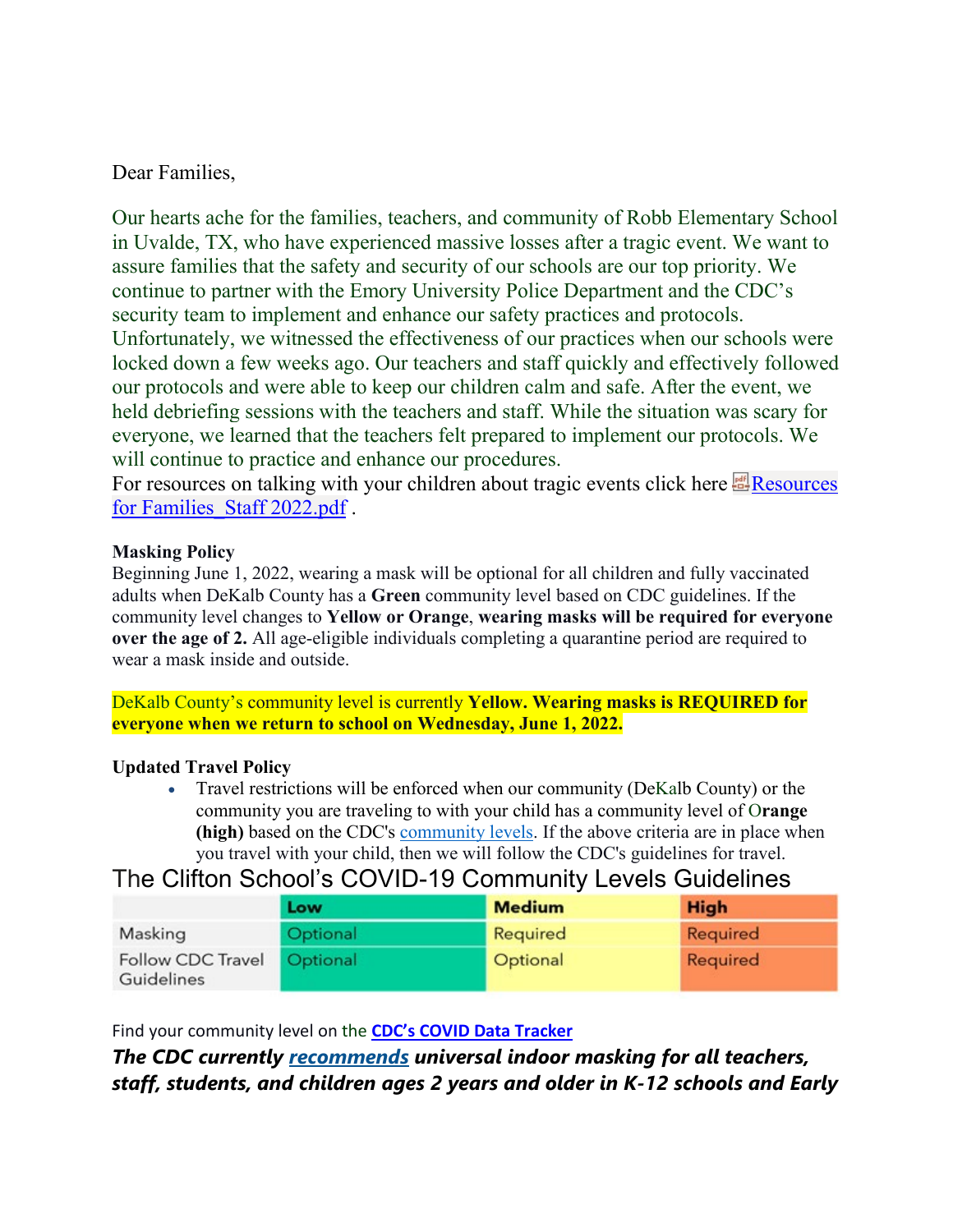## *Care and Education (ECE) programs at a high COVID-19 Community Level. Schools and ECE programs should support anyone who chooses to wear a mask at low or medium COVID-19 Community Levels. The benefits of maskwearing are well-established.*

#### **Summer Safety**

At The Clifton School, we must practice safety at all times. We are especially focused on sun safety during the hot months. We are sure to keep children well hydrated before going outside and while they are outside. We are sure to protect children from outdoor elements by applying sunscreen and insect repellent as needed (please provide non-aerosol products.) We also have all playgrounds professionally treated for mosquitos monthly. In addition, we pay close attention to the smog alerts and receive messages daily from the Clean Air Campaign. We practice the following safety guidelines for outdoor activity during smog alerts:

Code Orange – outdoor in the morning,  $\frac{1}{2}$  outdoor time in the afternoon Code  $\text{Red} - \frac{1}{2}$  outdoor time in the morning, no outdoor time in the afternoon Please click [here](https://www.cdc.gov/cancer/skin/basic_info/sun-safety.htm) for more information on summer safety.

#### **Please do not leave children in vehicles**

When dropping off and picking up, do not leave children unattended in vehicles. Heatstroke (hyperthermia) is the biggest danger. Heatstroke can damage the brain and other body organs. It can even lead to death. It doesn't take long for a child's body temperature to become too high very fast when left in a car because:

- The temperature inside a car can increase 20 degrees in just 10 minutes and 40 degrees in an hour. It doesn't have to feel hot outside to be dangerous inside a car. Deaths have happened when it's just above 70 degrees F (Fahrenheit) outside. Leaving the windows open slightly does not prevent the temperature from rising to a dangerous level.
- A child's body heats up three to five times faster than an adult's body. Children have a lot of body surface area that absorbs heat. Children's bodies have not yet developed the ability to cool down well.

Most of the children who have died from heat stroke after being left alone in a car were 3 and under, but it has happened to kids as old as 14.

### **Important Dates**

- *May 30-31, 2***022**: Closed for the Memorial Day holiday
- **June 20, 2022:** Closed for Juneteenth
- **Summer Conversation Series with Families:** If you would like to participate in the conversation, please email me [\(nfeagin@thecliftonschool.org\)](mailto:nfeagin@thecliftonschool.org) and indicate which session you plan to attend. You will receive a Zoom link before the session.
	- o Wednesday, June 22, 12 PM-1 PM: Why Children Do What They Do For Toddler II and Preschool families.
	- o Wednesday, July 13, 12 PM -1 PM: Responding to Your Child's Bite For Infant and Toddler I families.